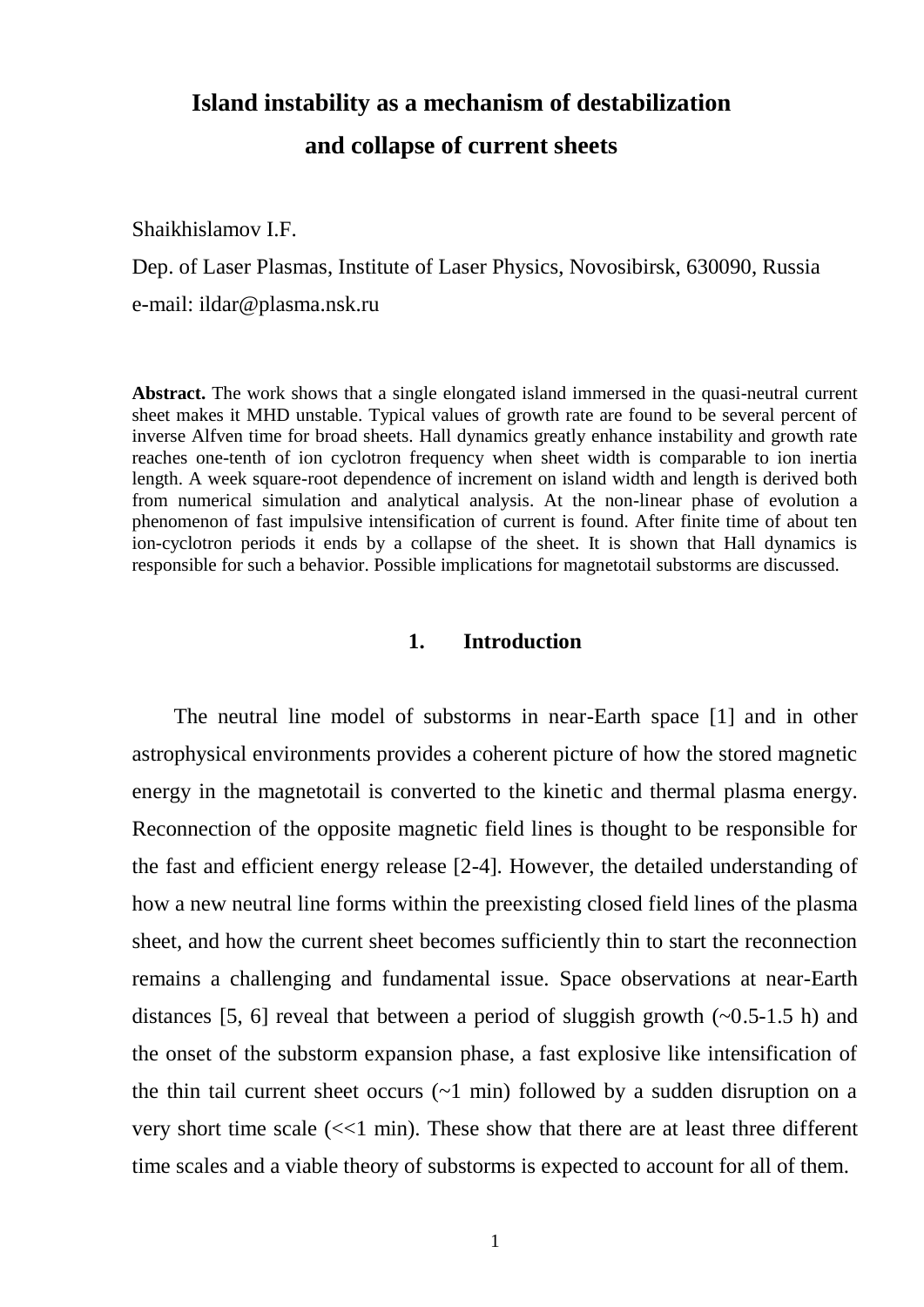Despite a large number of processes proposed for the triggering of substorms, the problem remains a challenge that motivates the search for new mechanisms. A collisionless tearing instability, being for a long time an obvious candidate for such a role, has been shown to be stabilized [7] by the normal component of magnetic field *B<sup>z</sup>* . The hypothesis of anomalous resistivity generated by various current driven micro-instabilities is not supported by experimental observations [8]. One of the most developed models is the forced reconnection in which an external electric field drives plasma toward the neutral line. For this a region of finite resistivity is also needed, though it was shown that Hall dynamics makes the reconnection rate insensitive to the actual value of the resistivity [9]. Given sufficient time, current sheet driven by external field gradually thins and intensifies. When its width becomes well below ion-inertia length the current density exhibits fast and impulsive enhancement [10].

In this work we investigate altogether different mechanism of current sheet destabilization and intensification. It is essentially internal and is driven by the excessive magnetic energy of the sheet, but, unlike other scenarios, it doesn't need any resistivity. It doesn't rely on kinetic effects or finite electron mass as well. The process operates in an island configuration of magnetic field studied before in the context of island coalescence. However, if the chain of islands could be envisioned only as a product of preceding tearing instability and multiple-point reconnection, a single and elongated island of small amplitude embedded in the sheet could be considered as an independent and a-priory configuration. A several new features will be shown in the paper. Numerical simulation (Sec.3) and analytical analysis (Sec.4) demonstrate that MHD instability successfully develops even if only one island is present in the sheet. For the sheets with width comparable to the ioninertia length a growth rate is strongly enhanced by the Hall (electron) dynamics. It depends rather weakly on the island parameters (island width and length) and could reach quite large values  $\sim 0.1 \cdot \omega_{ci}$ . At the non-linear phase of evolution (Sec.5) a striking phenomena is reported – fast intensification and collapse of the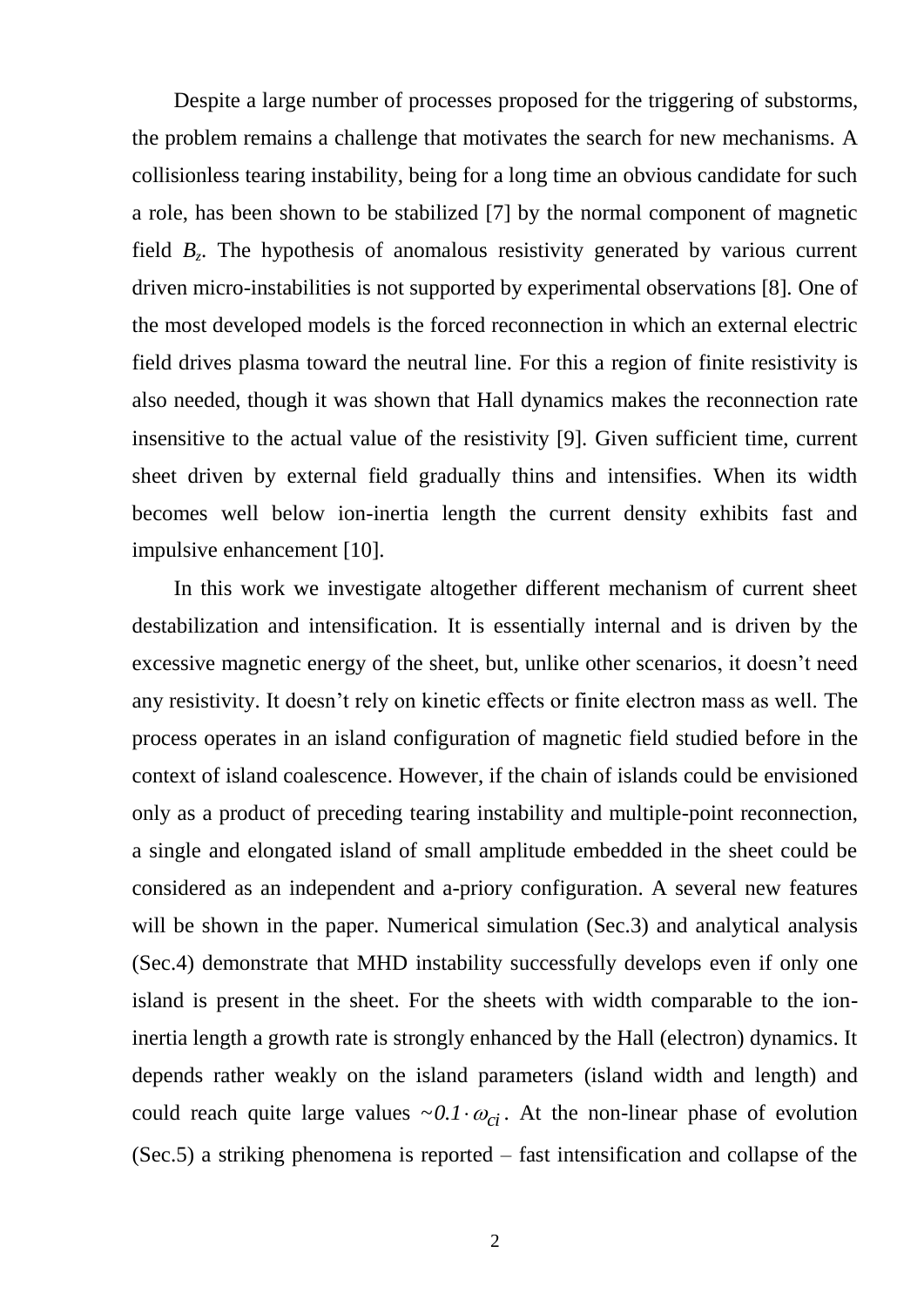sheet, when current density behaviors like  $J \sim (1-t/\tau)^{-1}$  and goes to infinity for a finite time ( $\tau \sim 10/\omega_{ci}$ ).

#### **2. Geometry and Hall MHD equations**

In this work a collisionless MHD with a generalized Ohm's law will be used:

$$
E + \frac{V \times B}{c} = \frac{J \times B}{nec} - \frac{\nabla P_e}{ne}.
$$
 (1)

The right side of (1) consists of the so-called Hall terms with electron mass ignored. Throughout the paper the Geomagnetic tail coordinate system will be used. The problem is restricted to two dimensions with  $\partial/\partial y = 0$ ; *x*-axis is directed along the magnetotail. Choosing for characteristic values the size of the current sheet *d* in *z*-direction, magnetic field *Bo*, particle density *no*, corresponding Alfven speed  $V_A$  and pressure  $B_o^2/4\pi$  $\frac{d}{d\sigma}/4\pi$  we arrive to the following dimensionless Hall MHD equations:

$$
\frac{\partial n}{\partial t} + \nabla \cdot (nV) = 0,
$$
\n
$$
\frac{\partial P}{\partial t} + \nabla \cdot (PV) + (\gamma - 1) P \nabla \cdot V = 0,
$$
\n
$$
n \left( \frac{\partial V}{\partial t} + (V \nabla) V \right) = \mathbf{J} \times \mathbf{B} - \nabla P,
$$
\n
$$
\frac{\partial \mathbf{B}}{\partial t} = \nabla \times (V \times \mathbf{B}) - \chi \cdot \nabla \times \left( \frac{\mathbf{J} \times \mathbf{B} - \nabla P_e}{n} \right),
$$
\n
$$
\mathbf{J} = \nabla \times \mathbf{B}.
$$
\n(2)

Characteristic time of the problem is Alfven time  $\tau_A = d/V_A$ . Parameter  $\chi = c/(d \cdot \omega_{pi})$  defines a domain where Hall effects are important – at scales comparable or smaller than ion inertia length ( $d \leq \lambda_i$ ). Initially plasma is at rest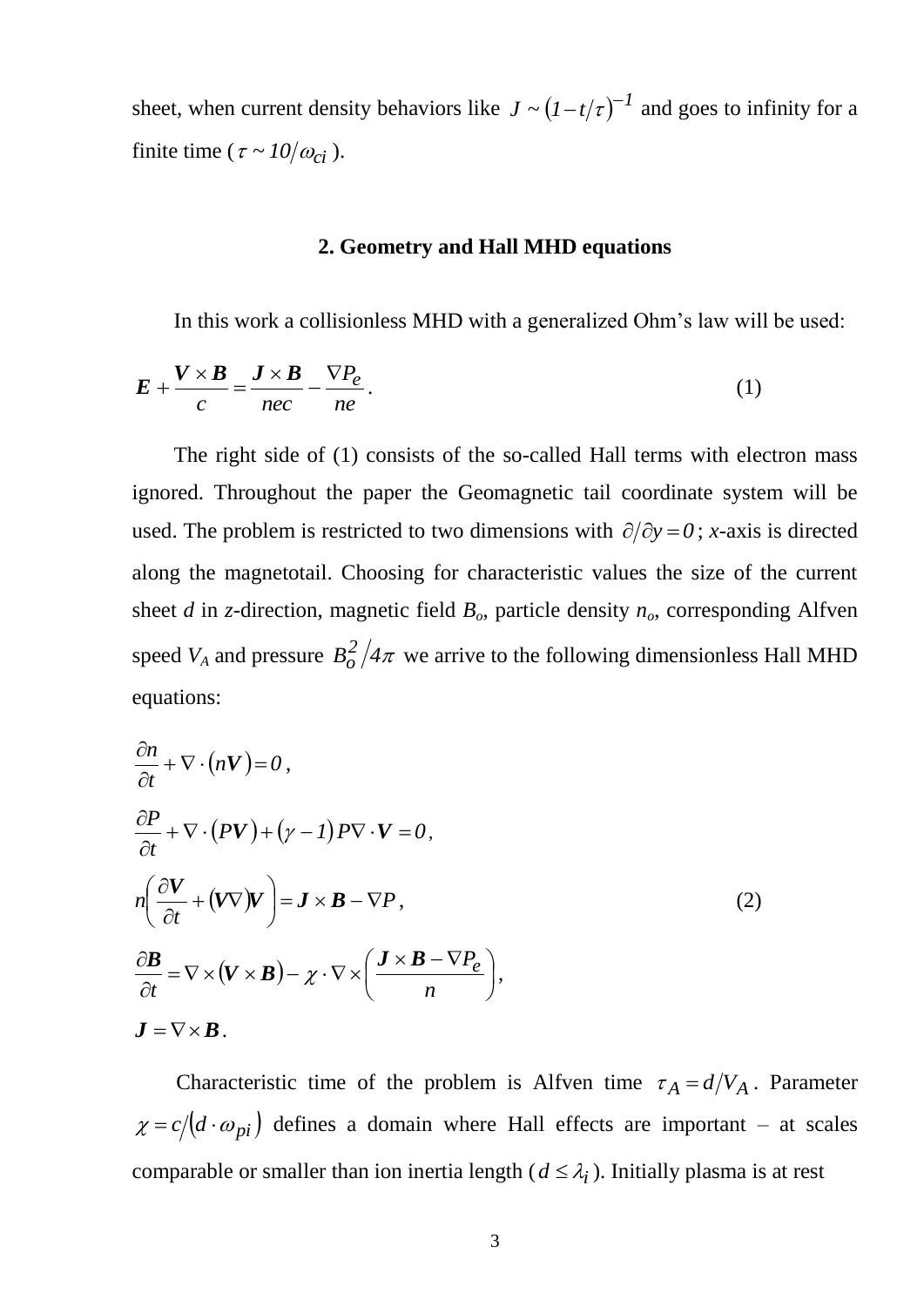

Figure 1. Magnetic field lines of equilibrium configuration (full curves). Broken curves show trajectories of plasma motion generated by instability.

and in equilibrium. To demonstrate the processes under consideration more clearly, we simplify equations further by ignoring the second part of the Hall term  $\nabla \times [(\nabla P_e)/n]$ , which corresponds to either isothermal or cold electrons. For the perturbed values *v,b, p* linearized equations are:

$$
\frac{\partial p}{\partial t} + \nabla \cdot (\mathbf{v}P) + (\gamma - 1)P \nabla \cdot \mathbf{v} = 0,
$$
\n
$$
n \frac{\partial \mathbf{v}}{\partial t} = \mathbf{J} \times \mathbf{b} - \mathbf{B} \times \nabla \times \mathbf{b} - \nabla p,
$$
\n
$$
\frac{\partial \mathbf{b}}{\partial t} = \nabla \times (\mathbf{v} \times \mathbf{B}) - \chi \cdot \nabla \times \left( \frac{\mathbf{J} \times \mathbf{b} - \mathbf{B} \times \nabla \times \mathbf{b}}{n} \right).
$$
\n(3)

Capital letters are reserved for unperturbed values. For the model of quasineutral current sheet we use here a well known general class of two-dimension equilibria [11]:  $\nabla^2 A_y = (B_o/d) \cdot exp(-2A_y/B_o d)$ , where  $A_y$  is a flux function. Its approximate solution suitable for the extended magnetotail is:  $A_y(x, z) = B_o d \cdot ln[cosh(Fz/d)/F],$  (4)

where  $F(x)$  is an arbitrary function slowly varying along x over distances much larger than the sheet half-width *d*. The value of normal component of magnetic field on the neutral line is given by  $B_z = -B_o(d \cdot F'/F)$ . In case of  $F \equiv I$  a Harris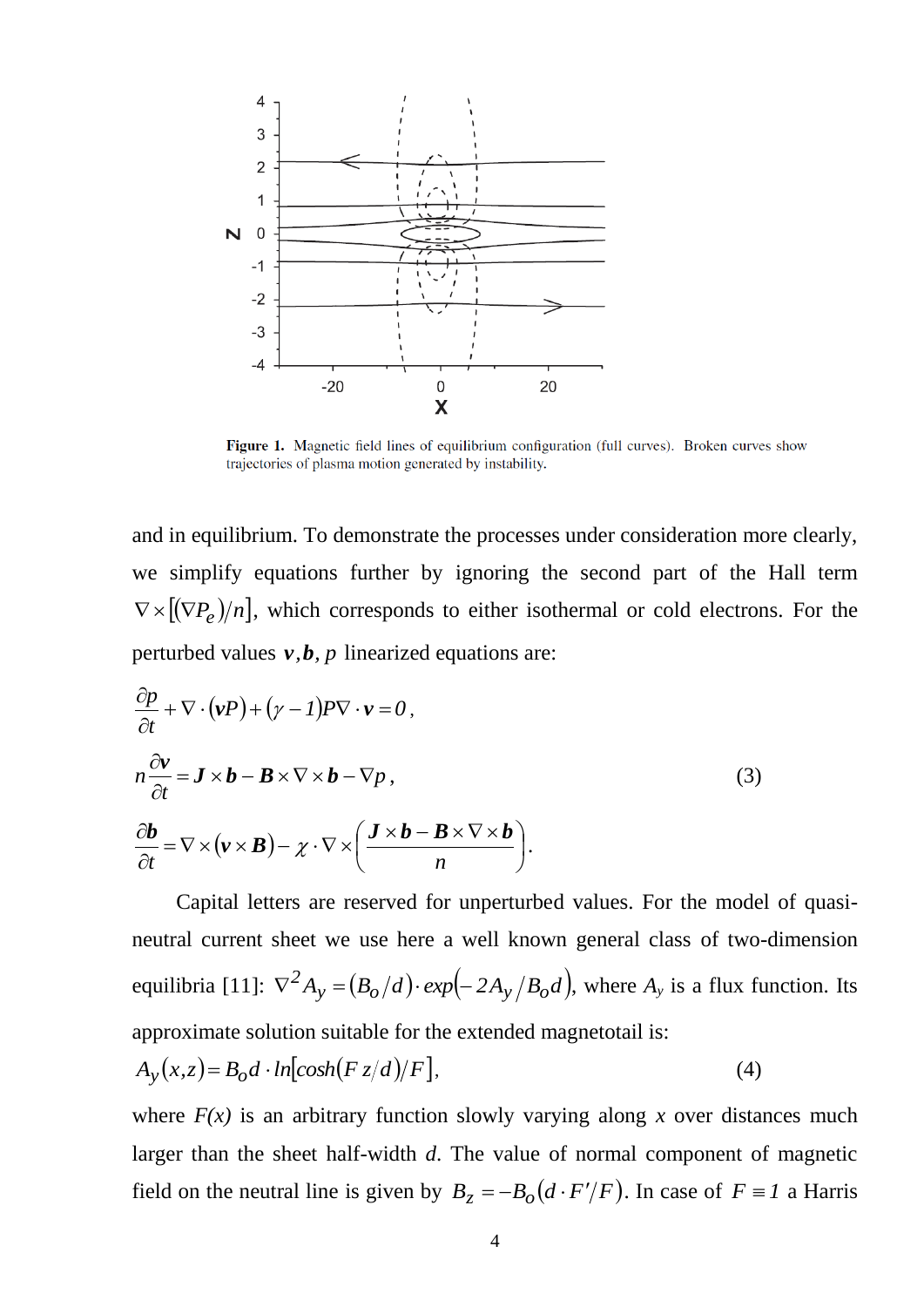sheet is retained. For the sheets with non-zero background density, the equilibrium density is given by  $n = n_o F^2 / \cosh^2 (F z/d) + n_\infty$  $\int_{0}^{z} \frac{f^{2}}{f^{2}} f(x) dx + n_{\infty}$ , while thermal pressure in dimensionless units is expressed as:  $P = (\beta/2) \cdot n$ ,  $\beta = 8\pi n_o (T_i + T_e)/B_o^2$ .

Island is an O-point with closed magnetic field lines around it. It is described by function  $F(x)$  having a local maximum (while X-point by a local minimum). Below a following model function will be used:

$$
F = I - \varepsilon + \frac{\varepsilon}{1 + x^2 / L^2}.
$$
\n(5)

It describes O-point located at *x=0* embedded in a one-dimensional Harris sheet, as shown in Fig.1. The width of the island at small value of parameter  $\varepsilon$  is  $4\sqrt{\varepsilon}$ , while its length in *x*-direction is given by the parameter *L*. Maximum value of the reversing  $B_x$  component is equal to  $B_0$  (at the  $x=0$  section), while maximum of  $B_z$ component on the neutral line is  $|B_z|_{max} \approx 9/(8\sqrt{3}) \cdot \varepsilon/L$ . Results with other model functions will be mentioned as well. It is worth noting that the only equilibrium studied so far is given by the flux function  $A_y(x, z) = B_o d \cdot ln[cosh(z/d) + \varepsilon cos(x/d)]$ , that is a periodic configuration of multiple islands separated by X-points. In this case the length of islands is equal to the sheet width.

Equations (2) have been solved numerically on a non-uniform rectangular mesh. Code implementation is similar to one, described in [12]. The simulations were employed typically in the box  $0 \le z \le 10$ ,  $-70 \le x \le 70$  with a number of grid points up to  $N_z$ ,  $N_x = 400$ . In some runs the resolution in *z*-direction at the center of the current sheet was better than *0.005∙d*. Fix conditions were chosen at the boundaries, where variation of all values relative to the equilibrium was put to zero.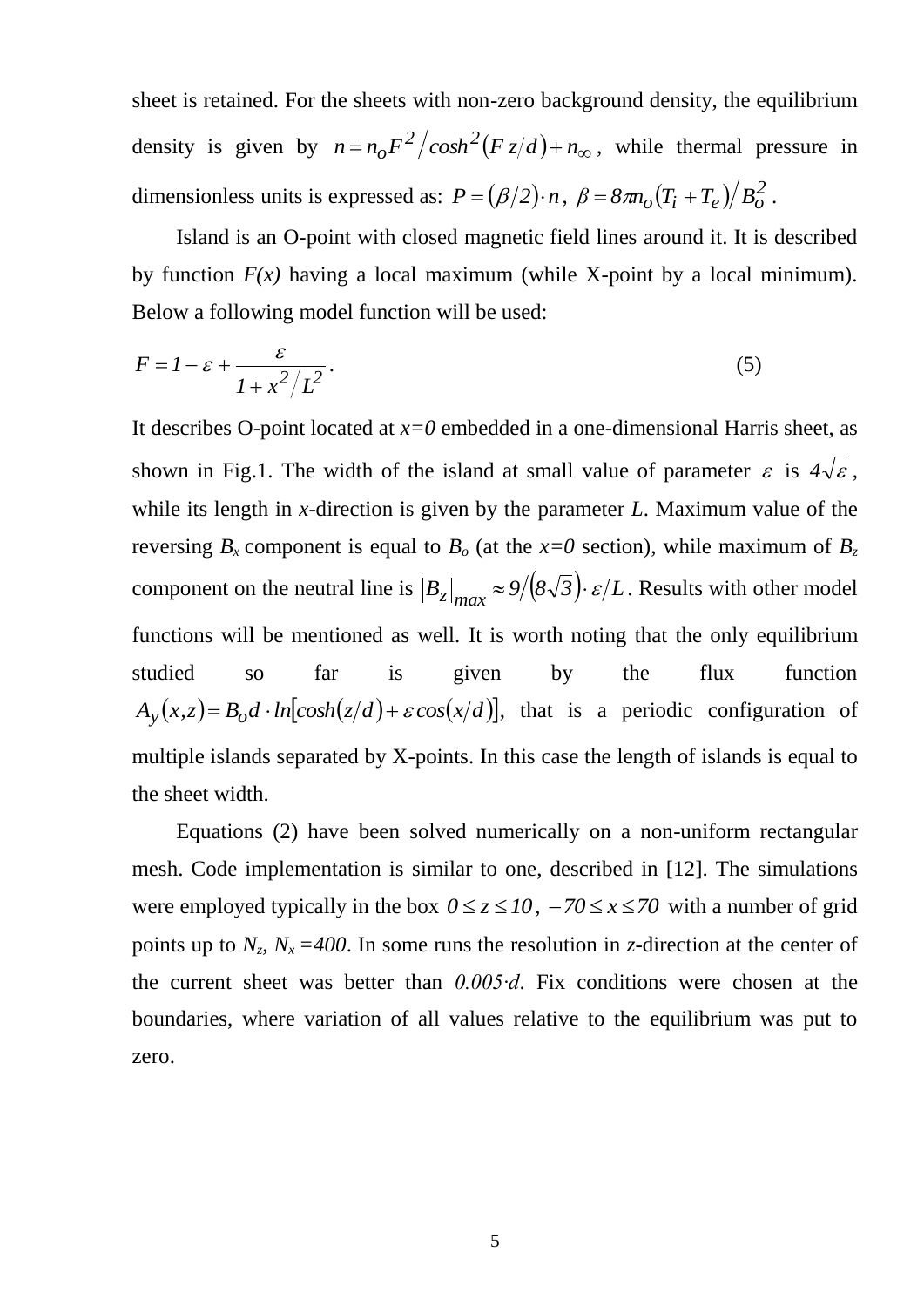#### **3. Linear phase of island instability**

The process we study here has been investigated previously in the context of island coalescence [13] and was called correspondingly coalescence instability. It was established that a chain of islands is subjected to ideal MHD instability [14, 15] with relatively large increment (compared to the collisionless tearing) which is practically independent on plasma  $\beta$  [16]. Plasma flows along *x*-direction inside each island with maximum velocity at O-point and back outside the island. Generally it is thought that the source of instability is the attraction of parallel current filaments (O-points). However, it is easy to show that island coalescence is the aftereffect, but not the reason of instability. Rather, it is the intrinsic property of each island independently. Let's consider two islands symmetrically placed at *x*axis. Linearized MHD equations allow transformation  $v \rightarrow -v$ ;  $b \rightarrow -b$ ;  $p = -p$ . Thus, if  $v(x, z)$  is such unstable solution that islands are drawn to each other, then there exists identically unstable solution  $-v(x, z)$  with islands being moved apart from each other. The reason why coalescence always occurs in the periodic chain of islands (and this is the only configuration studied so far) is obvious – neighboring islands are drawn to or moves apart in pairs, and any island collides either with the left or with the right neighbor. Because of the given arguments further on we shall call this process island instability.

Numerical simulation confirms that instability under consideration successfully develops for a single island as well. For the sake of simplicity, at first results of MHD simulations without Hall term  $(\chi = 0)$  are presented. Plasma motion generated by instability is demonstrated in Fig.1. The flow goes parallel to *x*-axis inside the island, sharply turns at some  $|x| < L$  and returns over quite wide region outside it. For the random initial perturbation the flow inside the island has equal probability to develop in either of directions. The dependence of growth rate on geometric parameters  $\varepsilon$  and  $L$  is shown in Fig.2. It suggests that a combination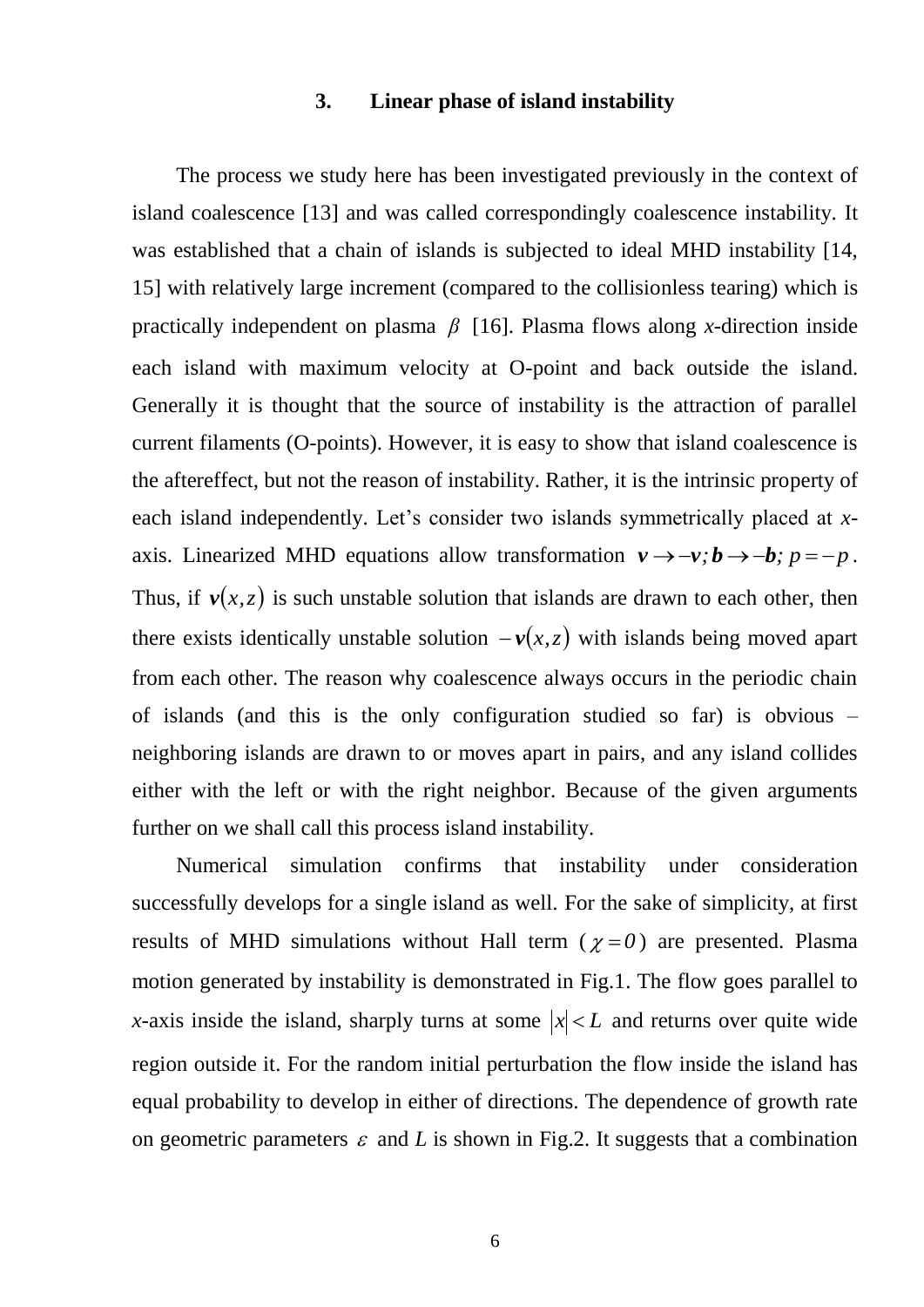$\epsilon/L \approx B_z$  is important. Mean-square fit gives approximate empirical formulae  $\gamma \tau_A \approx 0.4 \cdot (\varepsilon/L)^{2/3}.$ 



Figure 2. Dependence of growth rate on island parameters  $\varepsilon$  and L in the ideal MHD limit  $\chi \to 0$ . Results are presented in dependence on a combination  $\varepsilon/L$  and grouped by the value of L.



Figure 3. Dependence of growth rate on the width of the current sheet. The broken line shows the ideal MHD limit.

Typical values of the increment at  $B_z > 0.01$  are several percent of inverse Alfven time. Plasma beta for this calculations was  $\beta = 4$ . The effect of compressibility was found to be negligible - less than *3%* over wide range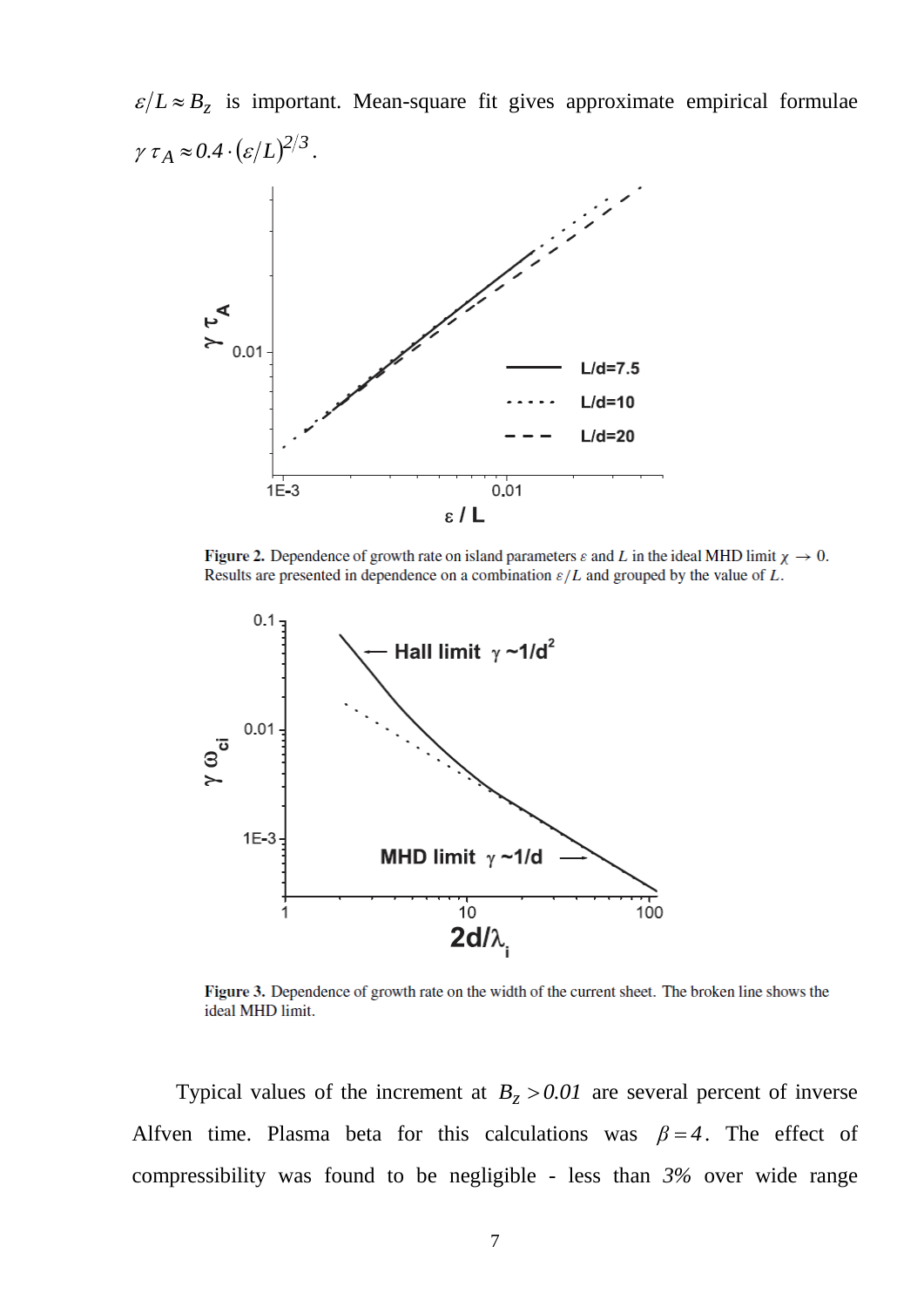$1 \leq \beta \leq 10$ . It was found that increment doesn't depend very much as well on the type of model function  $F(x)$ . In general, it is larger for a more compact and localized islands. For example, for  $F = 1 - \varepsilon + \varepsilon / (1 + x^6 / L^6)$ and  $F = 1 - \varepsilon + \varepsilon \cdot exp(-x^2/L^2)$  the growth rate is approximately 15% greater than for the function given by (5).

Hall dynamics significantly complicates the picture, mainly because it couples shear Alfven wave  $(v_y$  component of plasma velocity) to the in-plane motion [17]. On the other hand, the in-plane Hall current, like in the tearing instability [18], is qualitatively similar to the in-plane ion motion. There is a simple approximate relation between them:  $\mathbf{j} \approx -\chi \nabla \times \nabla \times \mathbf{v}$ . The convection of magnetic field by this current adds to the convection by plasma motion and, thus, increases island instability. This has been found in other works where coalescence process was studied in the frame of Hall MHD [12]. The only noticeable difference between Hall current and plasma velocity fields is that the first is significantly more localized around the neutral line.

In Fig.3 the dependence of increment on the total width of the current sheet 2*d* is shown. For this case an inverse of ion-cyclotron frequency  $\omega_{ci}$  is more suitable as the characteristic time. As one can see, already at  $\chi > 0.5$  ( $2d/\lambda_i < 4$ ) the instability is dominated by Hall dynamics and the increment scales correspondingly as  $\gamma \sim 1/d^2$ , while for ideal MHD dynamics the scaling is  $\gamma \sim 1/d$ . For the sheets with width comparable to the ion inertia length the growth rate reaches  $0.1 \cdot \omega_{ci}$  even at quite small values of the normal component  $B_z \ge 0.01$ . Because Hall dynamics strongly influences the island instability, further on the problem will be considered in the frame of Hall MHD. Dependence of the growth rate on geometric parameters  $\varepsilon$  and *L* for the sheet with  $d = \lambda_i$  is presented in Fig.4. It suggests that in this case a combination  $\varepsilon/L^2$  works. Data could be described by empirical formulae  $\gamma \omega_{ci} \approx 0.43 \cdot \left(\frac{\varepsilon}{L^2}\right)^{\beta}$  $\gamma \omega_{ci} \approx 0.43 \cdot \left(\frac{\varepsilon}{L^2}\right)^p$  with  $p \approx 0.23$ .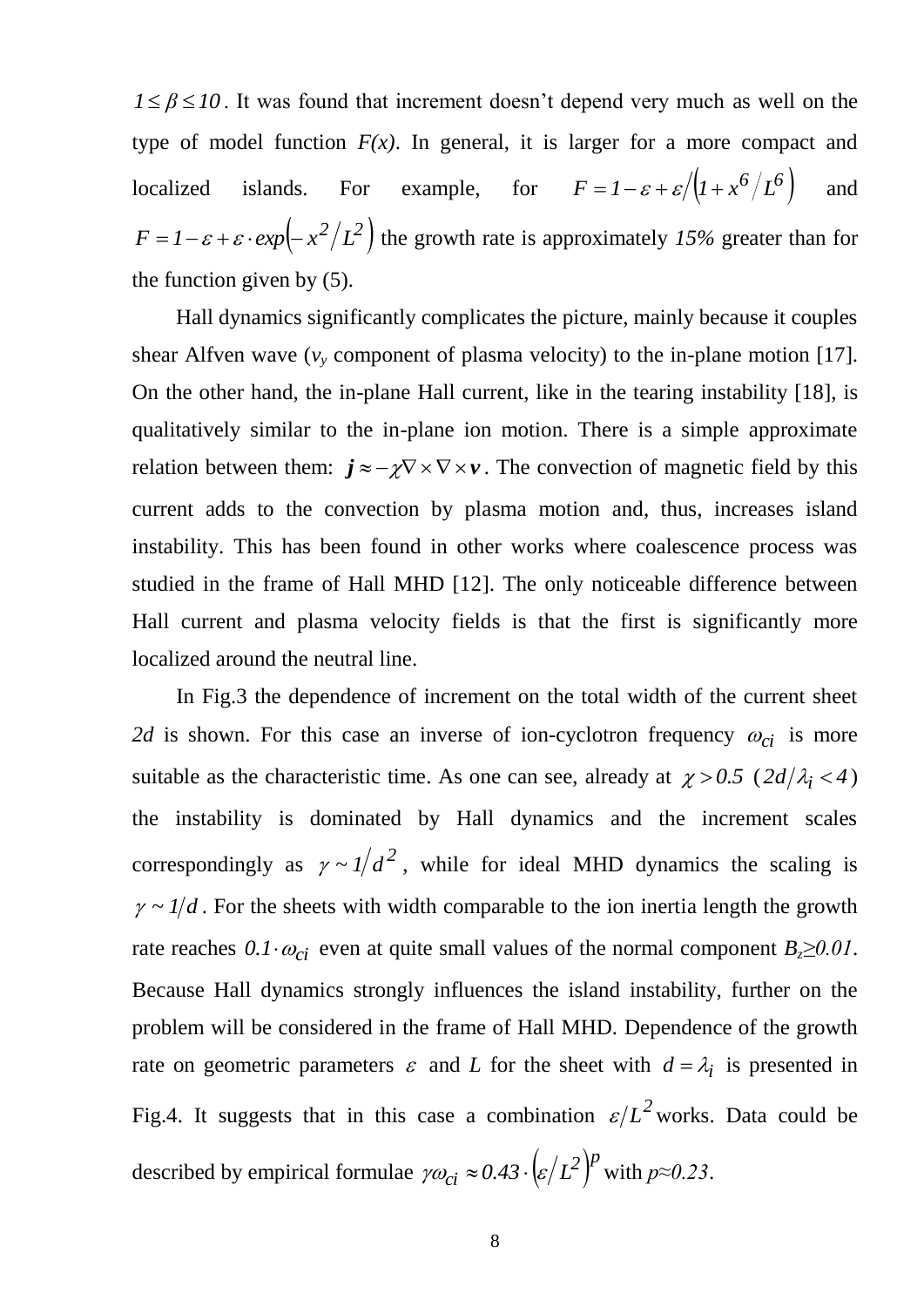

**Figure 4.** Dependence of growth rate on island parameters  $\varepsilon$  and L at  $d = \lambda_i$ . Results are presented in dependence on a combination  $\varepsilon/L^2$  and grouped by the value of L.

# **4. Analytical analysis in the Hall limit**

To verify and understand results of numerical simulation we perform analytical analysis of instability. As has been shown above, electron motion totally dominates over ion motion at  $\chi \sim 1$ . Thus, we consider pure Hall dynamics which is described by the equation of magnetic field evolution:

$$
\frac{\partial \boldsymbol{b}}{\partial t} = -\nabla \times (\boldsymbol{J} \times \boldsymbol{b} - \boldsymbol{B} \times \nabla \times \boldsymbol{b}).
$$
\n(6)

Here we have chosen ion inertia length  $\lambda_i$  and a Hall time  $(d/\lambda_i)^2/\omega_{ci}$  as the characteristic length and time of the problem. Also, for the sake of simplicity, density was taken to be constant. For the out of plane components it can be written:

$$
\frac{\partial a_y}{\partial t} = -(\boldsymbol{B} \cdot \nabla) b_y
$$
  
\n
$$
\frac{\partial b_y}{\partial t} = (\boldsymbol{B} \cdot \nabla) \nabla^2 a_y + (\boldsymbol{b} \cdot \nabla) \nabla^2 A_y
$$
  
\n
$$
\frac{\partial^2 a_y}{\partial t^2} = -(\boldsymbol{B} \cdot \nabla) ((\boldsymbol{B} \cdot \nabla) \nabla^2 a_y + (\boldsymbol{b} \cdot \nabla) \nabla^2 A_y),
$$
\n(7)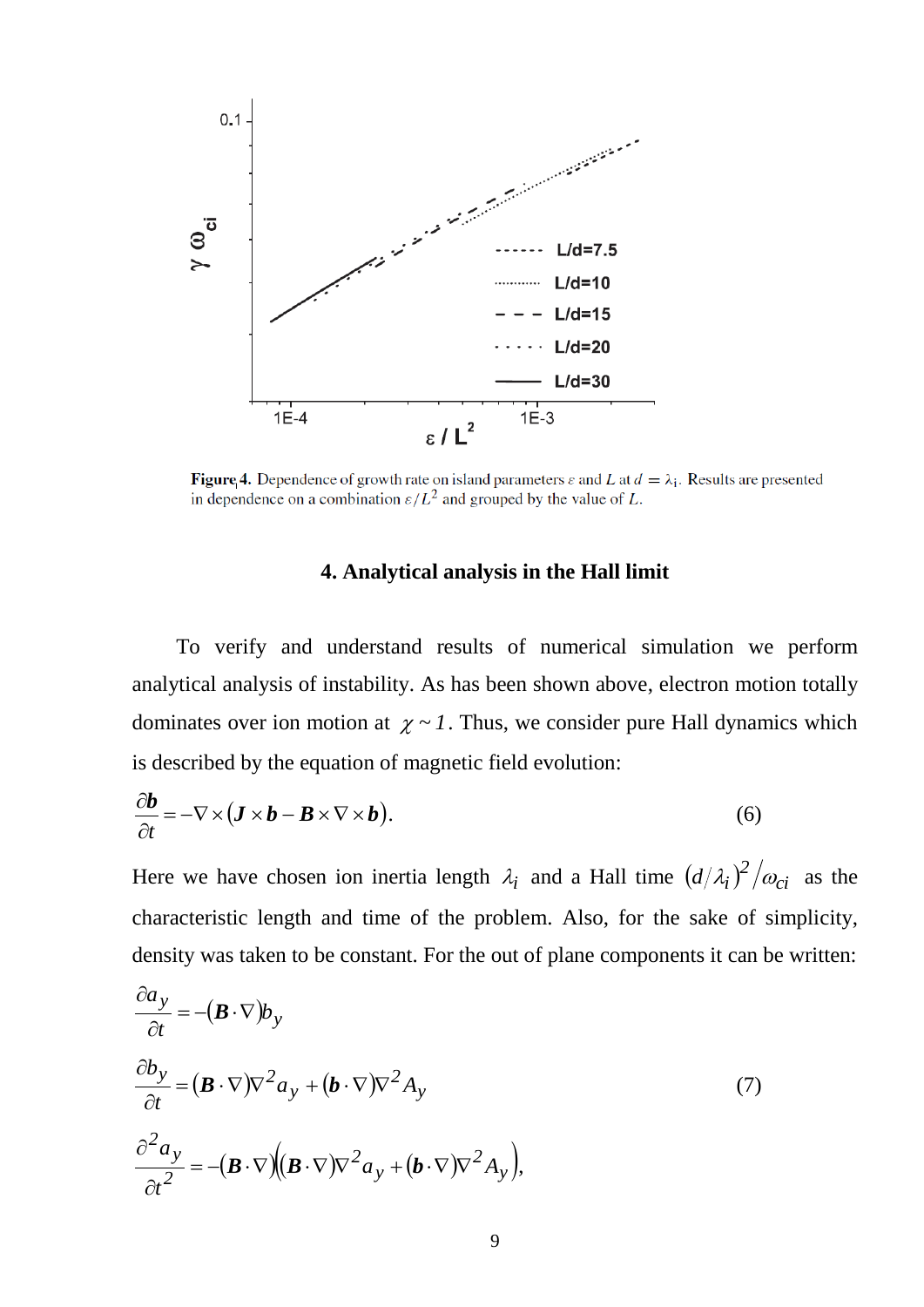were  $\mathbf{b} = -\mathbf{e}_y \times \nabla a_y$ . To make this essentially two-dimensional problem tractable, we ignore details of solution dependence on *x* coordinate and take it in the form  $a_y \sim exp(y t) \cdot sin(kx) \cdot a_y(z)$  with some unspecified  $k \ll 1$ . Accordingly, for the unperturbed values we keep dependence on  $x$  only for the odd functions of  $x$ . Obviously, this approximation may be applied only at  $x \ll L$ . Note that  $k$  is meant here to be a parameter by which solution is correctly described near the origin rather than variable. Its actual value could be found only by 2-D treatment. Simulation shows that it is a complex function of  $L$  and that  $kL > 1$ . Despite this uncertainty, it appears that most important features of instability could be derived nonetheless.

Equations, thus reduced to one dimension, could be treated by the method of a singular layer. For the initial configuration we take a model step-like current sheet with the main component of magnetic field  $B_x = I$  at  $z \ge 1$  and  $B_x = z$  at  $z < 1$ . Near the neutral line, where main field vanishes, we take into account a small normal component  $B_z = -\alpha x/L$ . Parameter  $\alpha \ll 1$  is in our case the expansion parameter. Solution outside singular layer  $z > \delta$  is well known from the classic analysis of the tearing mode. It is  $a_y \approx exp(-kz)$  at  $z \ge 1$  and  $a_y \approx z/k$  at small *z*. The jump across origin is  $\Delta' = 2/k$ . Inside the layer  $\delta$ , where only normal component operates, the last equation of (7) is reduced to  $(B_z \partial/\partial z)(B_x \partial/\partial x)\nabla^2 a_y \approx \alpha/L \cdot \partial^2 a_y/\partial z^2$ *y 2 y 2*  $y = -(B_z C/Cz)(B_x)$  $\gamma^2 a_v = -(B_z \partial/\partial z)(B_x \partial/\partial x)\nabla^2 a_v \approx \alpha/L \cdot \partial^2 a_v / \partial z^2$ . (8)

Here we used an approximate treatment of *x*-dependence by making substitution:  $kx \cdot cos(kx) \approx sin(kx)$ . Instability is driven by magnetic term  $-(\partial B_z/\partial x)(\partial B_x/\partial z) =$  $\left(\partial^2 A_{\rm v}/\partial x^2\right)$ .  $\left(\partial^2 A_{\rm v}/\partial z^2\right)$ . *y 2 2 y*  $\partial^2 A_{\rm v}/\partial x^2$ .  $\left(\partial^2 A_{\rm v}/\partial z^2\right)$  which is positive for O-point and negative for X-point. This is why it works only for the island configuration. From (8) it follows that the jump across the layer 28 is  $\Delta' = 2\gamma^2 \delta L/\alpha$ , and the increment  $\gamma^2 = \alpha/(\delta kL)$ . To find the width of the layer  $\delta$  we use second equation of (7):

$$
\gamma a_y = -z \cdot k \cdot b_y + (\alpha/kL) \cdot \partial b_y / \partial z. \tag{9}
$$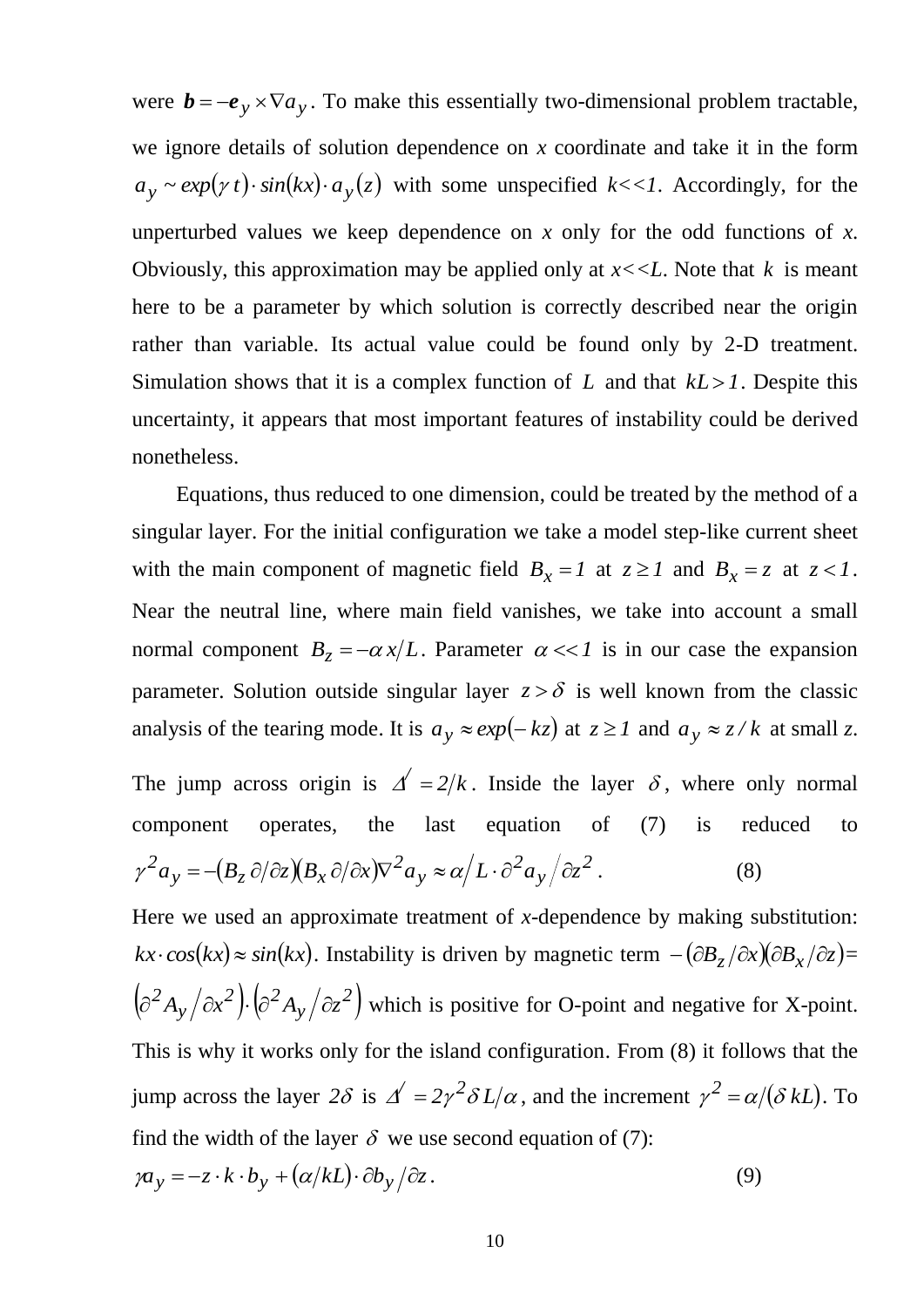From (9) it immediately follows that  $\delta \approx \sqrt{\alpha/L/k}$ . Finally, increment follows as  $\gamma \approx (\alpha/L)^{1/4}$ , which, luckily, is independent of *k*. To compare it with the numerical results we have to substitute  $\alpha$  by  $2\varepsilon/L$ . A more elaborate treatment of one-D equations for the Harris sheet rather than step-like profile yields an expression  $\gamma \approx 0.52 \cdot \left(\frac{\varepsilon}{L^2}\right)^{1/2}$  $\gamma \approx 0.52 \cdot (\varepsilon/L^2)^p$  with  $p \approx 0.23$ . This result, despite all approximations made, catches a right parametric dependence, and quantitatively differs from the numerical data only by ~*20%*. The found dependence could be given an elegant geometrical meaning. An island' aspect ratio (length divided by width) is equal to  $A = L/(2\sqrt{\varepsilon})$  and, thus,  $\gamma \sim 1/\sqrt{A}$  .

Note, that we haven't in fact found relevant solution of (7) because the value of appropriate wavenumber *k* is not known. However, it gives right qualitative picture. In Fig.5 the structure of perturbed values at  $x=0$  section obtained from the numerical simulation are shown. A singular layer is clearly seen in a distribution of the Hall current  $j_x$ . Performed analysis suggests that instability in the Hall limit is generated at close vicinity of the O-point and is determined by a variation of the normal component across it  $\partial B_z / \partial x \sim \varepsilon / L^2$  rather than its absolute value. Behavior of solution in the far region  $x \sim L$  adjusts itself correspondingly to the structure near the origin. Namely this property validates the used approximations, which are not strictly justified otherwise.

In the opposite limit (ideal MHD without Hall term) the structure of instability is more complex. Equations (3) at the origin point  $x, z \rightarrow 0$  have only one non-zero term:  $n \cdot \partial^2 v_x / \partial t^2 = \partial / \partial x (P \cdot \nabla \cdot \mathbf{v})$ *x*  $2v_x/\partial t^2 = \partial/\partial x(P \cdot \nabla \cdot v)$ . Thus, if plasma is totally uncompressible  $(\nabla \cdot \mathbf{v} = 0)$ , the configuration is stable. However, numerical simulation reveals that plasma experiences compression and rarefaction in the regions of sharp turning of flow. This shifts the balance towards instability. Instability is generated close to the regions of maximum of the normal component  $B<sub>z</sub>$ . This is why the increment in this case depends on the geometric parameters in a combination  $\varepsilon/L \sim B_{z,max}$ .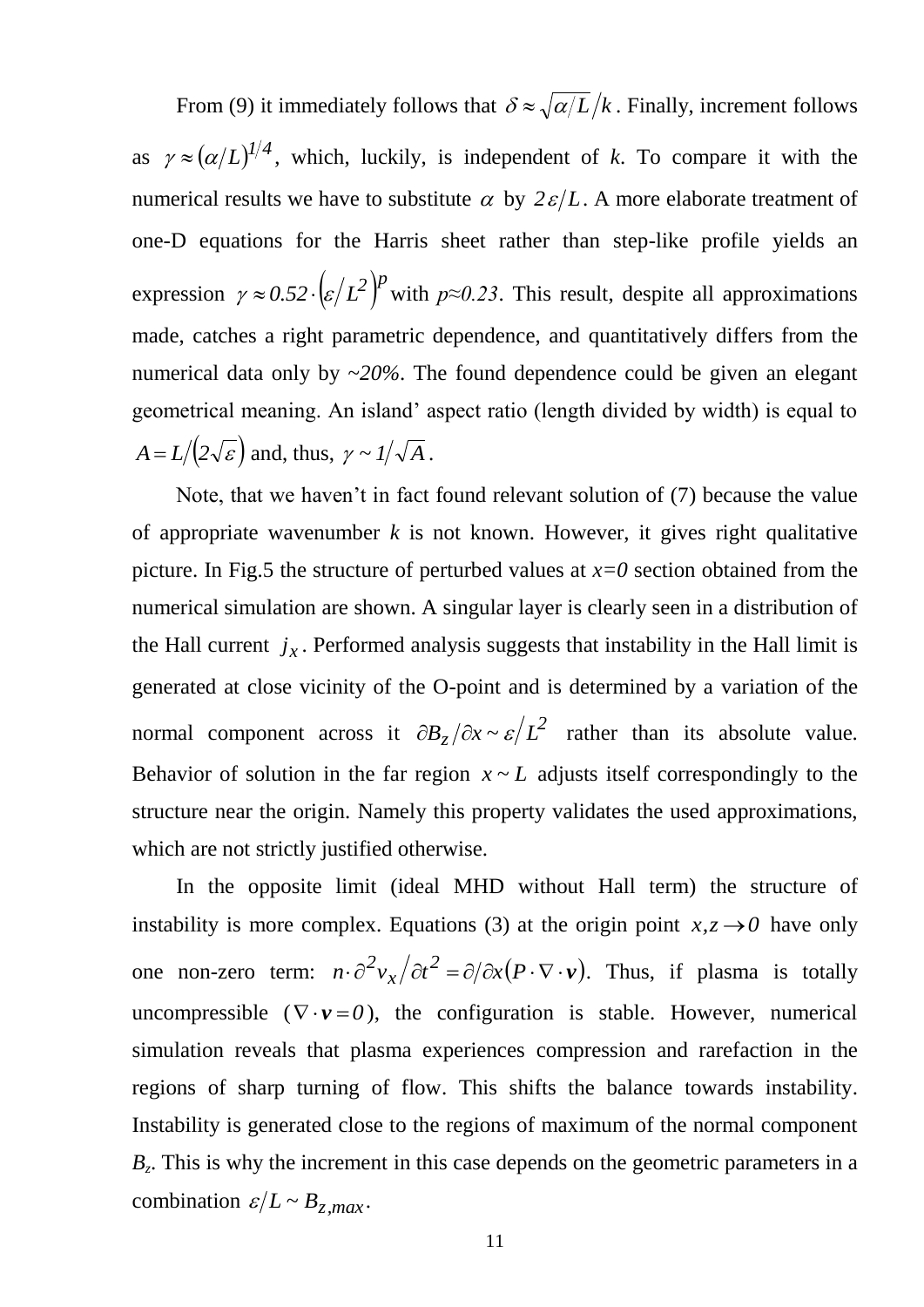In both cases a general source of instability is the excess of magnetic energy of the current sheet. A particular reason of its existence in the island configuration is non-zero  $B<sub>z</sub>$  component of magnetic field that allows self-consistent motion of ions and electrons at the neutral line. This is in contrast to the tearing instability, which is strongly stabilized by the normal component.



**Figure** 5. Distribution of perturbed values in section  $x = 0$  calculated for the parameters  $d = \lambda_i$ ,  $L/d = 10$  and  $\varepsilon = 0.1$ .

#### **5. Non-linear phase**

When distortion of initial configuration becomes significant, development enters non-linear phase which is characterized by a strong convection of magnetic field. Subsequent evolution reveals a new striking feature – a collapse of the current sheet. Maximum current density increases and its half-width decreases with faster and faster rate as demonstrated in Fig.6. In this figure time evolution of various perturbed values is shown for the initial configuration  $d = \lambda_i$ ,  $L/d = 10$ ,  $\varepsilon = 0.1$ . One can clearly see linear growth phase ( $t\omega_{ci} < 160$ ), saturation of instability and still further and slower increase  $(160 < t\omega_{ci} < 230)$ . When perturbation of the current density becomes comparable to the initial one the sheet experiences altogether different and dramatic behavior. Main current *J<sup>y</sup>* and *x*-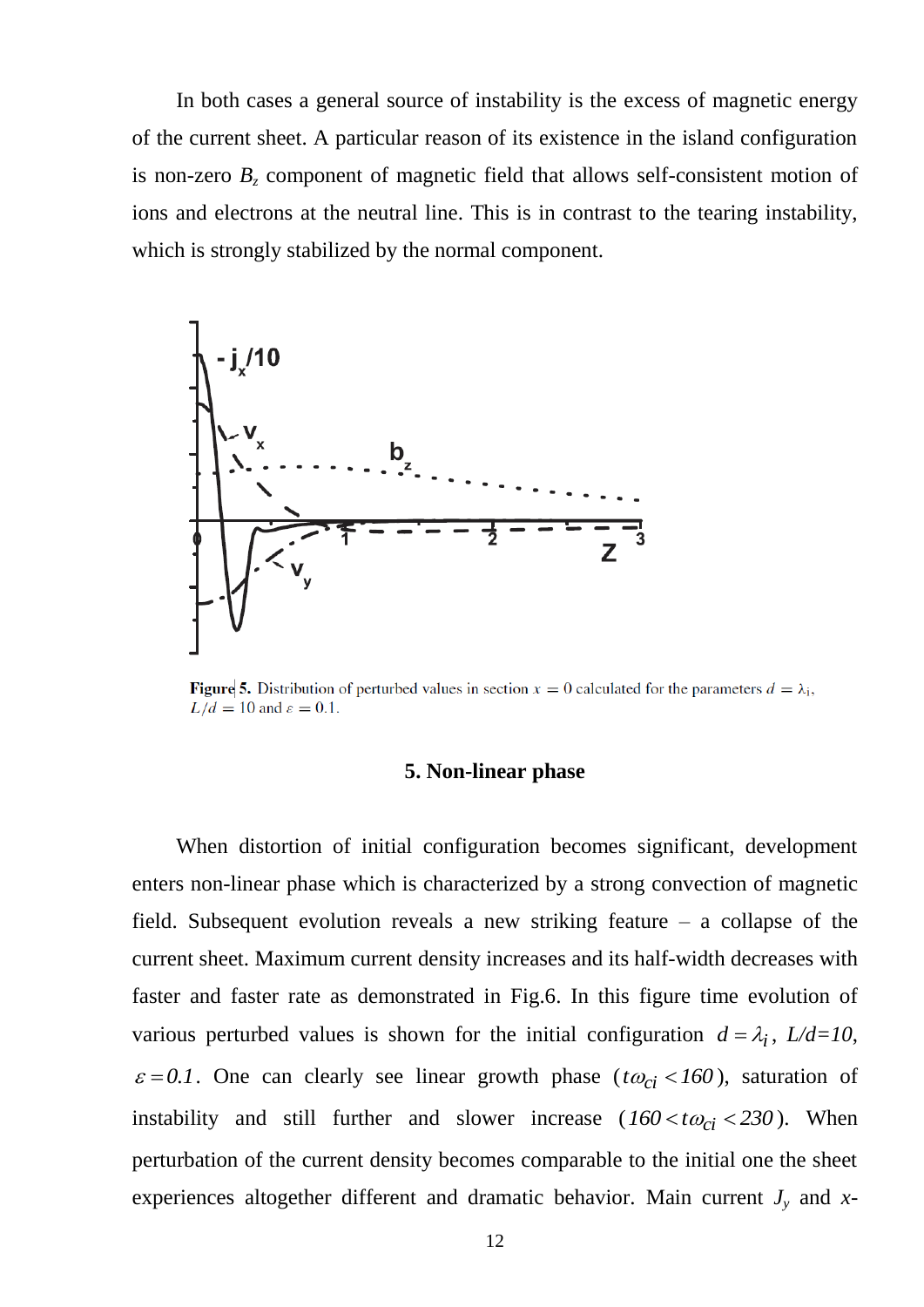component of the Hall current start to rise with much faster and ever increasing rate  $(230 < t \omega_{ci} < 250)$ .



Figure 6. Non-linear evolution of main current density  $j_y$ , its half-width  $\delta$ , Hall current  $j_x$  and plasma velocity  $v_x$ . Initial configuration is given by  $d = \lambda_i$ ,  $L/d = 10$  and  $\varepsilon = 0.1$ . Inserted panel: current density  $j_y$  during collapse phase. The broken curve shows best exponential fit, while short-broken—fit by function  $j_y = [1 - (t\omega_{ci} - 227)/19]^{-1}$ .

A closer look reveals that there is no piling up of flux near the neutral line and magnetic field profile across the sheet remains monotonic. In fact, a sub-sheet is created with a relatively small jump of magnetic field across it  $\Delta B_x \ll 1$ . However, the width of this sub-sheet becomes exceedingly small, while current density exceedingly large. Their product  $J_y \cdot \delta$  remains constant during the collapse. The length of the thin layer along x slightly decreases with time, but its aspect ratio increases dramatically. The increase of  $J<sub>y</sub>$  takes place in the region where the convection flow  $v - j$  *ne* converges. Because of this, the normal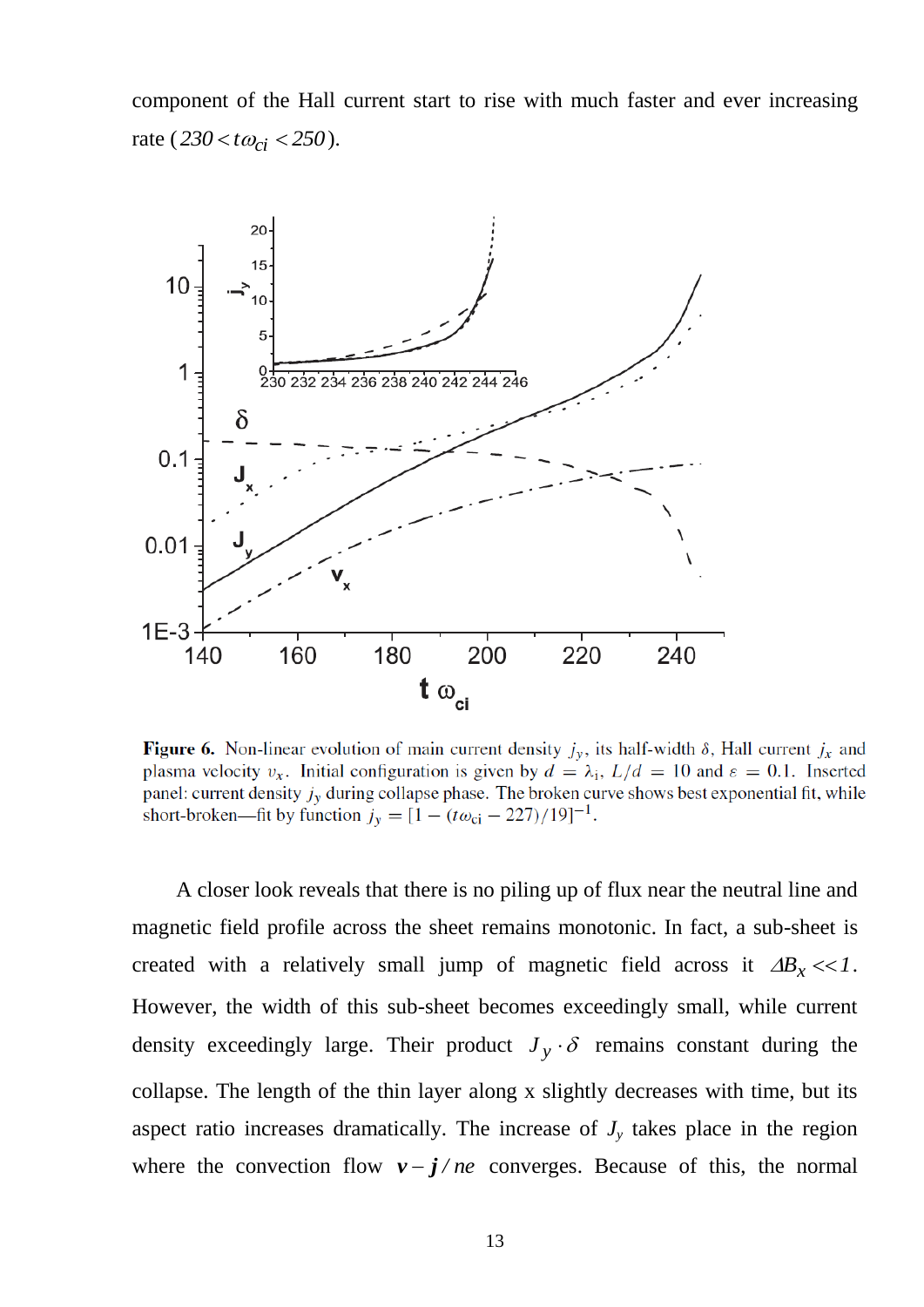magnetic component inside it strongly decreases. Thus, in the end the sub-sheet resembles a very thin, stretched and intense one-dimensional structure superimposed on the initial and practically unchanged current sheet. In the region where flow diverges the field is dragged away from the neutral line, current density decreases and a magnetic bubble is formed. All this features are demonstrated in Fig.7 which shows magnetic field lines and Hall current lines at the near collapse time.



**Figure 7.** Contours of flux function  $A_v$  (--) and  $B_v$  component (----) at  $t\omega_{ci} = 244$ . The position of the maximum of main current is  $z = 0$ ;  $x = -2.5$ . Flux contours are numbered in such a way that at section  $x = -2.5$  magnetic field is  $B_x = 0.2 \cdot B_0$  for the farthest line and declines by  $0.02 \cdot B_0$  for each subsequent one.

Hall dynamics, in fact, allows solutions that break for a finite time duration. At a region where electron velocity converges, the normal component of field *B<sup>z</sup>* decreases while current concentrates closer and closer to the neutral line. To describe this process approximately, we ignore  $B_z$  altogether, as well as any derivative in respect to *x* in comparison to *z* ( $\partial/\partial x \ll \partial/\partial z$ ). Then non-linear equation (6) in components is: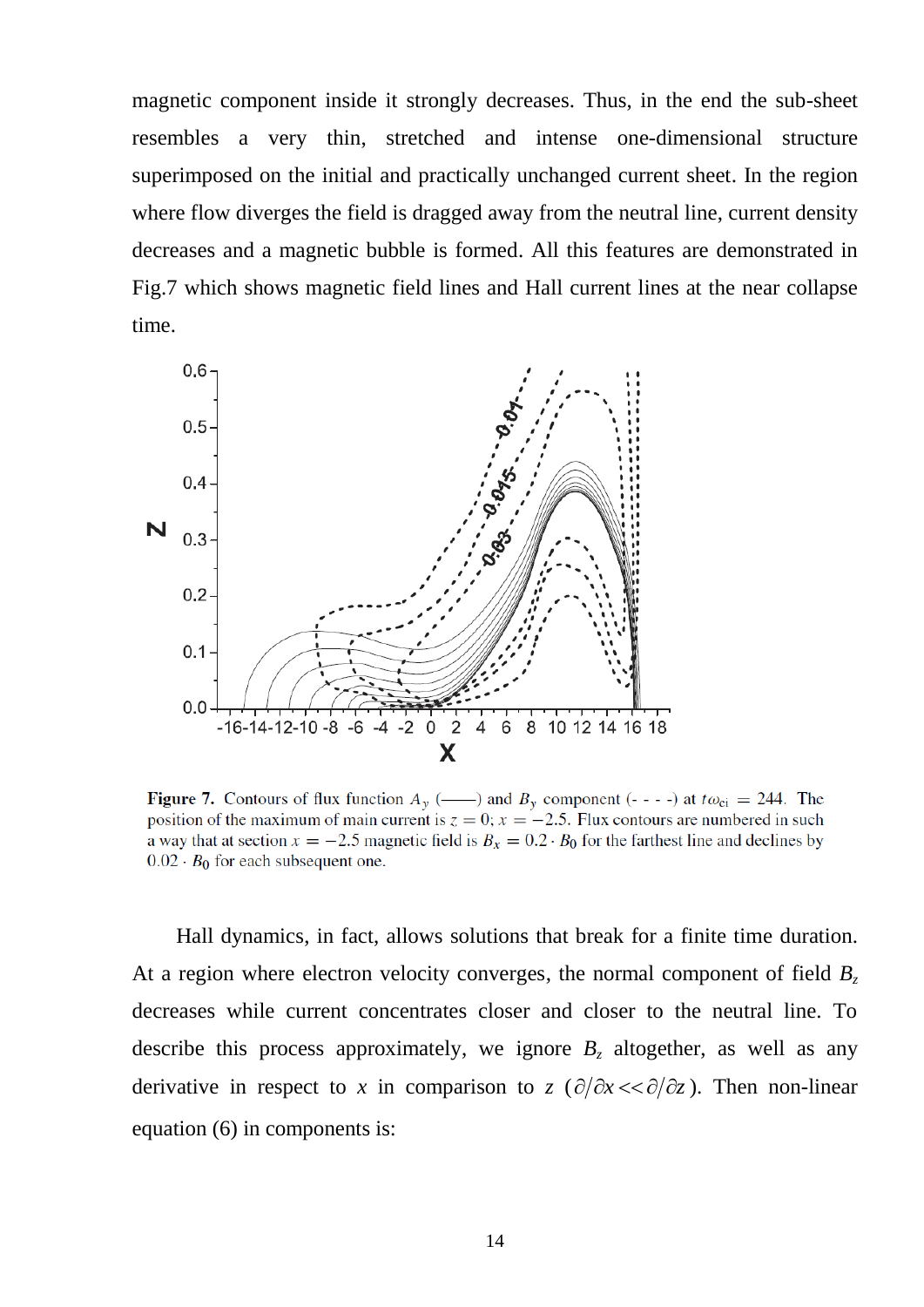$$
\partial A_{y} / \partial t = -B_{x} \cdot \partial B_{y} / \partial x
$$
  

$$
\partial B_{y} / \partial t = -B_{x} \cdot \partial J_{y} / \partial x
$$
 (10)

Applying  $\partial^2/\partial z^2$  and  $\partial/\partial z$  to the first and second equation correspondingly and taking them at the neutral line  $z=0$  where  $B_x \rightarrow 0$  we obtain:  $\partial J_y / \partial t = -2J_y \cdot \partial J_x / \partial x; \quad \partial J_x / \partial t = J_y \cdot \partial J_y / \partial x.$  Combination of those two equations gives:

$$
\frac{\partial}{\partial t} \frac{1}{J_y} \frac{\partial}{\partial t} J_y = -2 \frac{\partial}{\partial x} J_y \frac{\partial}{\partial x} J_y \approx J_y^2 / L^2
$$
\n(11)

Here we ignored details of the dependence on *x*-coordinate assuming that maximum of  $J<sub>y</sub>$  current is generated at a converging point with maximum of  $\partial J_x/\partial x$ . There is a solution of (11) in the form

$$
J_{y}(t) = 2 \cdot J_{x}(t) = J_{o}/(1 - t/\tau),
$$
\n(12)

 $\partial A_y / \partial t = -B_x \cdot \partial B_y / \partial x$ <br>  $\partial B_y / \partial t = -B_x \cdot \partial J_y / \partial x$ <br>
Applying  $\partial^2 / \partial z^2$  and  $\partial / \partial z$  to the first and<br>
alsing them at the neutral line<br>  $\partial J_y / \partial t = -2J_y \cdot \partial J_x / \partial x$ ;  $\partial J_x / \partial t = J_y \cdot \partial$ <br>
equations gives:<br>  $\frac{\partial}{\partial t} J_y \frac{\partial}{\partial$ with a characteristic time  $\tau = L/J_o$ . It shows that currents reach infinity for a finite time. This time depends on the amplitude at the start of the collapse, for which an estimate could be assumed  $J<sub>o</sub> \sim 1$ . Results of simulation shows that during the collapse current behavior couldn't be fitted either with polynomial or exponential growth, while (12) provides a very good description (see inserted panel in Fig.6). For the presented case best fit gives the collapse time  $\tau = 19/\omega_{ci}$ . In the frame of used ideal Hall-MHD equations no mechanism to restrict current growth was found, except numerical limitation imposed by finite grid size.

In previous works on the island coalescence no such phenomena has been reported. There may be several reasons. First, the interaction between islands strongly affects the non-linear evolution and changes the flow pattern completely. When coalescence of islands takes place, convection velocity along *x* direction slows down and reverses [12]. Second, simulation and analysis show that collapsing structure is characterized by high aspect ratio ( $\delta \ll L$ ), and that it develops at the part of the sheet where normal component becomes, in the course of prior evolution, very small. However, if the flow pattern generated by instability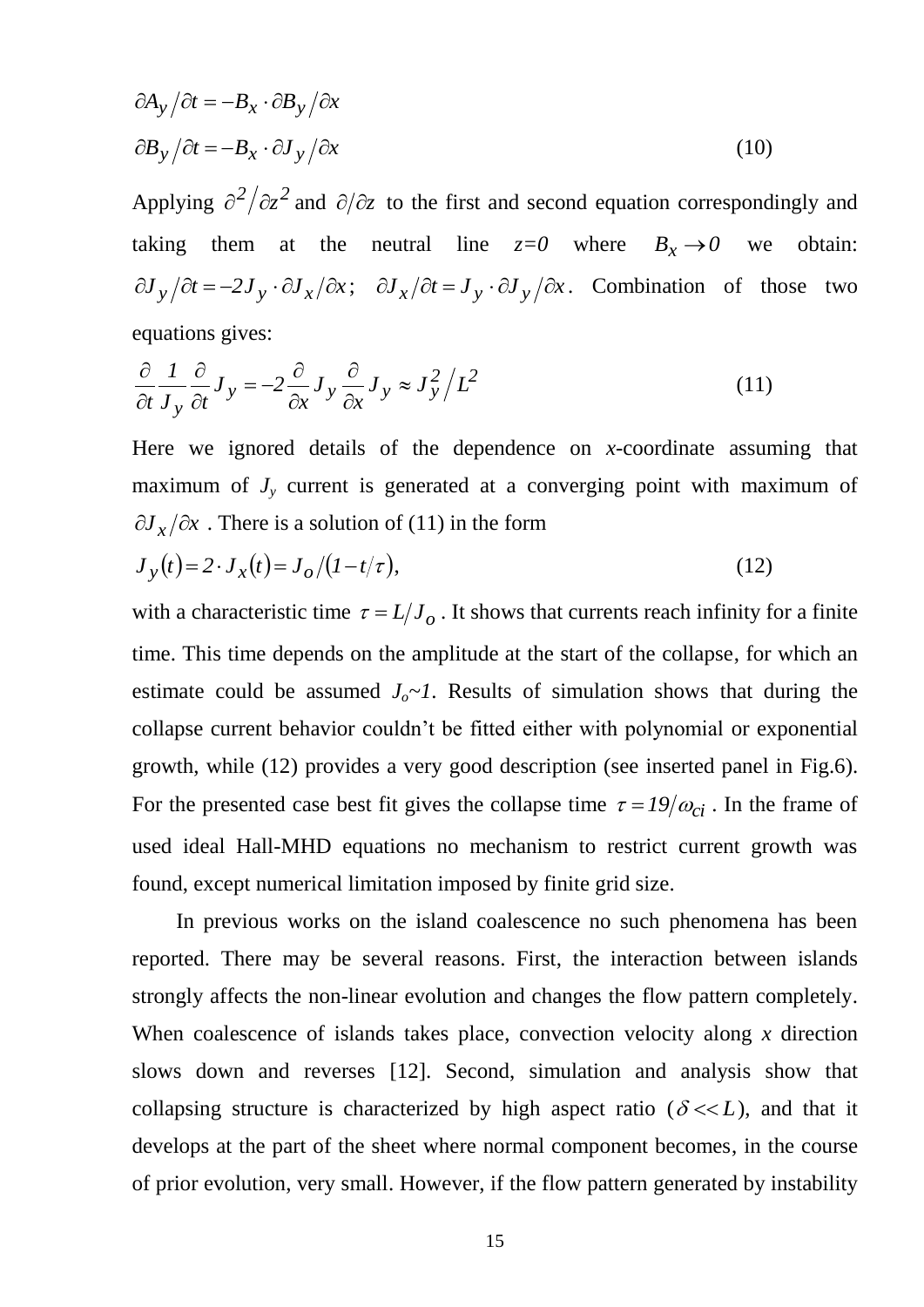is not sufficiently stretched because of initial configuration, no such conditions could be reached. Note that in most studies of coalescence the equilibrium configuration used was characterized by  $d \approx L$ .

In the frame of ideal MHD without Hall term no collapse was observed. Instability saturates when plasma velocity reaches some fraction of Alfven speed (~*0.2-0.4*). After this, maximum velocity doesn't grow while the sheet is compressed further and current density continues to rise, albeit slower, due to the action of convective flow. However, even for broad but finite sheets, for example  $d = 10 \cdot \lambda_i$ , collapse phase is eventually reached. In this case preceding evolution takes longer time (in corresponding dimensionless units  $d/V_A$ ) simply because the growth rate of instability is smaller. When the width of the perturbed current becomes sufficiently small, Hall dynamics starts to determine evolution, which ends in the collapse. Obviously, when intense structure thins down to electron inertia length, finite electron mass will restrict the current growth. However, the implications of this are beyond the scope of present paper.

## **6. Conclusion**

In this work we studied stability of the current sheet in a single island configuration. It was found to be MHD unstable with the increment of order of  $0.1 \cdot \omega_{ci}$  for the sheets with width of about ion-inertia length. Presented results of numerical simulation and approximate analytical analysis shows that, namely, a normal component of magnetic field associated with the O-point structure provides a way for the release of excessive energy because allows a self-consistent plasma motion at the neutral line. It was argued that this instability, named previously in the context of island coalescence, develops in fact independently of this process. In the non-linear phase of evolution new phenomenon of a fast collapse of the current sheet was found.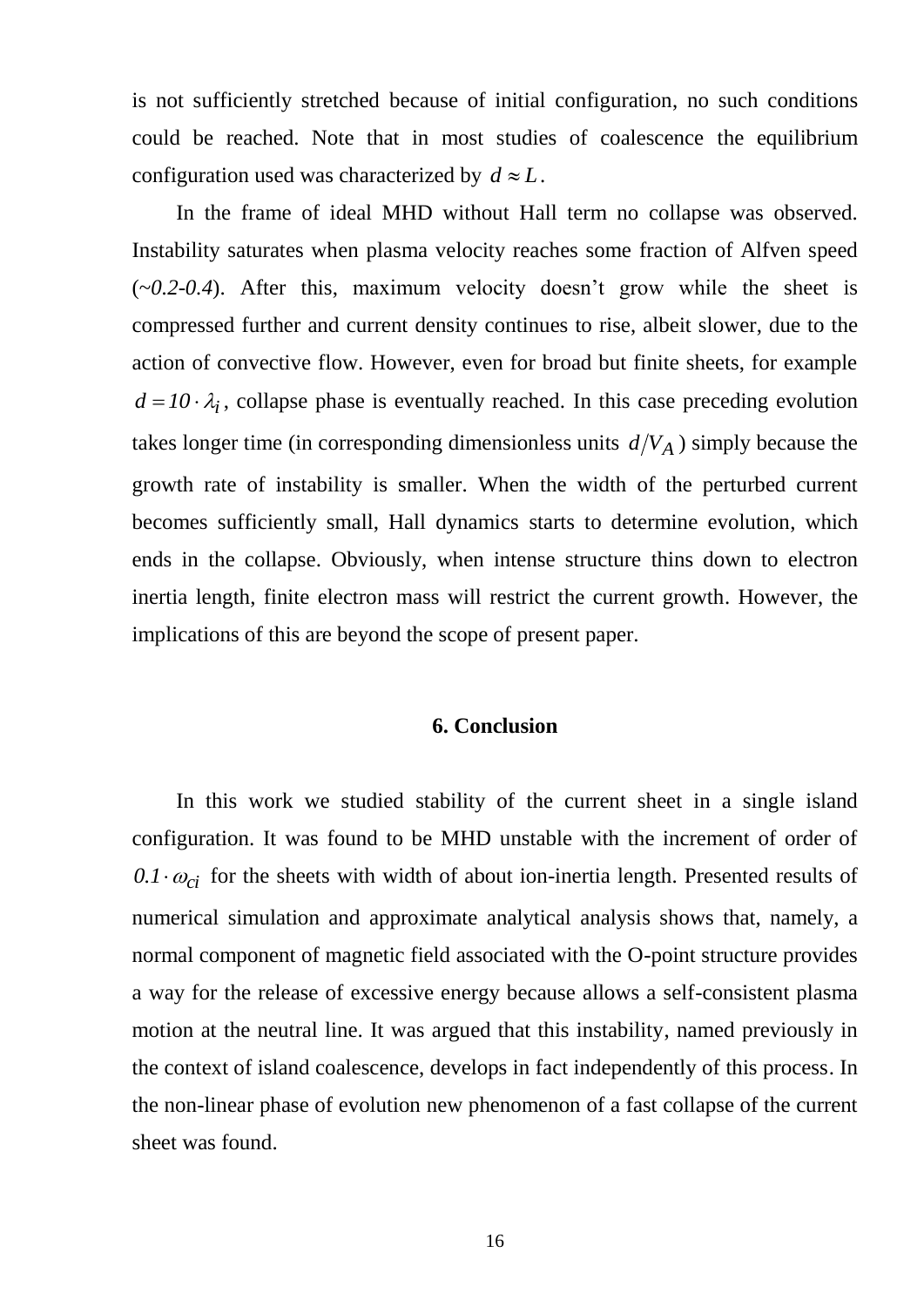Thus, island instability offers a simple and straightforward scenario how the process of fast and abrupt thinning of the current layer might occur and how extremely thin and intense sheets could form in collisionless plasmas. In relation to substorms, island evolution also shows two distinctly different time scales of current growth. For the equilibrium sheets with width of about ion inertia length, the period of linear and non-linear increase takes roughly hundreds ion cyclotron times. At the values  $\omega_{ci} \sim 0.1 - 1$  s<sup>-1</sup> typical in the Earth's magnetotail it is comparable to the duration of sluggish growth phase. The collapse of current at the neutral line has duration of about ten ion cyclotron periods and could be well associated with explosive intensification phase. When the width of intense structure becomes comparable to electron inertia length  $\lambda_e$  or the current speed *J/ne* exceeds thermal electron velocity, system goes beyond the simple Hall MHD model used here and such effects should be taken into account as electron mass, anomalous resistivity due to current-driven instabilities, kinetic interactions etc. For example, in [19] numerical simulation based on the Hall MHD with electron inertia taken into account revealed that intense thin current sheet may disrupt or disintegrate into filaments. Further investigation in the frame of a more elaborate MHD model has a promise to reveal how the described collapse may result in an extremely fast disruption, restructuring of the current sheet and onset of quasisteady or impulsive reconnection. Also, it might provide an insight into such important and still not well understood process as particle acceleration. The other question that needs separate study is how the single islands might appear in the magnetotail. Though the perturbation of magnetic field caused by such islands could be quite small, they involve local change of topological structure.

**Acknowledgements.** Helpful discussions with Zakharov Yu.P. are appreciated.